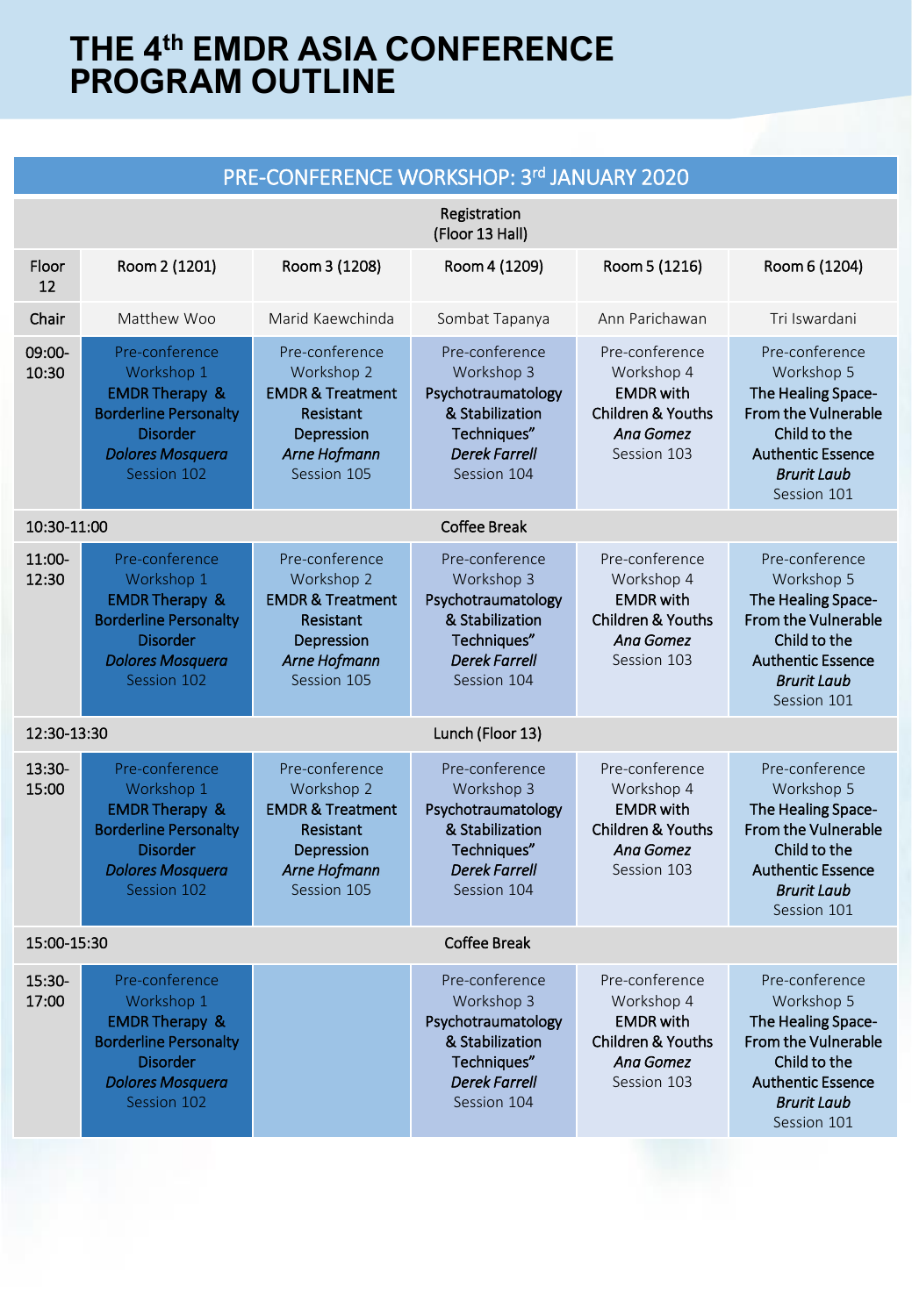|                   | PRE-CONFERENCE WORKSHOP: 3rd JANUARY 2020 (cont.)                                                                   |
|-------------------|---------------------------------------------------------------------------------------------------------------------|
|                   | <b>Welcome &amp; Opening</b><br>Ceremony                                                                            |
| 17:00-<br>17:30   | Registration<br>(Floor 13 Hall)                                                                                     |
|                   | Rabieng Rommanee<br>(Floor 14)                                                                                      |
| $17:30-$<br>17:45 | <b>Welcome Cocktail</b>                                                                                             |
| $17:45-$<br>18:00 | <b>Opening Address: Matthew Woo</b><br>(President of EMDR Asia)                                                     |
| 18:00-<br>18:15   | Welcome Address: Nawaporn Hirunviwatgul<br>(President of Royal College of Psychiatrist of Thailand)                 |
| $18:15-$<br>18:45 | <b>Thai Traditional Welcome Dance</b>                                                                               |
| 18:45-<br>19:15   | Keynote Address 1: Arne Hofmann<br>"EMDR - A Successful Treatment for Depression"<br>(Chair: Tri Iswardani Sadatun) |
| $19:15-$<br>19:45 | Keynote Address 2: Carol Martin<br>"Trauma Recovery Network"<br>(Chair: Sushma Mehrotra)                            |
| 19:45-<br>20:15   | <b>Thai Cultural Show</b>                                                                                           |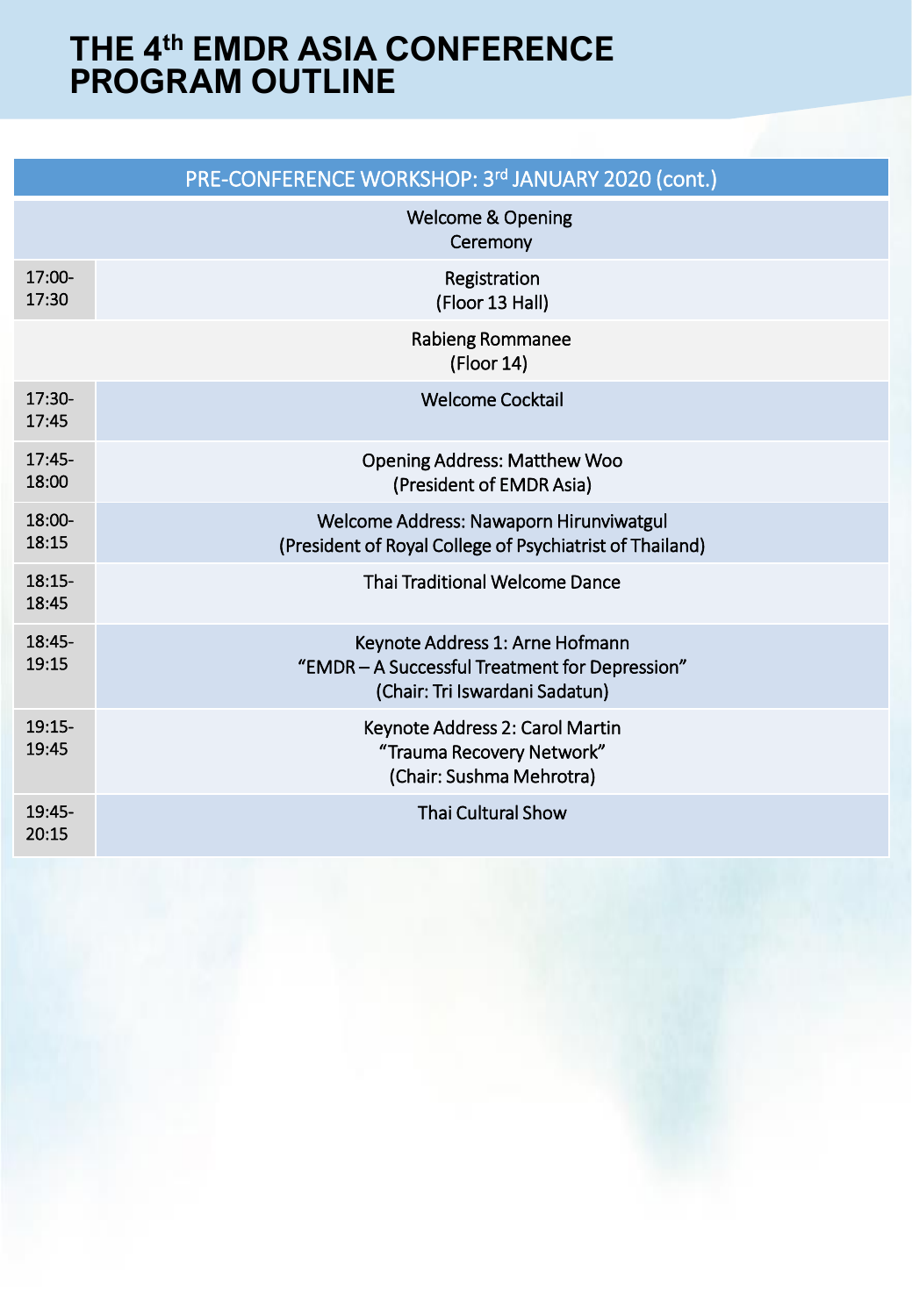|                   |                                                                                                                                                                                                                       | CONFERENCE DAY 1: 4th JANUARY 2020                                                                                                                                                                         |                                                                                                                                                           |                                                                                                                                                                                                                        |                                                                                     |
|-------------------|-----------------------------------------------------------------------------------------------------------------------------------------------------------------------------------------------------------------------|------------------------------------------------------------------------------------------------------------------------------------------------------------------------------------------------------------|-----------------------------------------------------------------------------------------------------------------------------------------------------------|------------------------------------------------------------------------------------------------------------------------------------------------------------------------------------------------------------------------|-------------------------------------------------------------------------------------|
| Floor 12          | Room 1<br>(1210)                                                                                                                                                                                                      |                                                                                                                                                                                                            |                                                                                                                                                           |                                                                                                                                                                                                                        |                                                                                     |
| 09:00-<br>09:30   | Keynote Address 3: Ute Sodemann<br>"The Promotion of EMDR in SE Asia"<br>(Chair: Ann Parichawan Chandarasiri) (Session 201)                                                                                           |                                                                                                                                                                                                            |                                                                                                                                                           |                                                                                                                                                                                                                        |                                                                                     |
| 09:30-<br>10:00   | Keynote Address 4: Tri Iswardani Sadatun<br>"Future Direction of EMDR Asia for Collaboration,<br>Challenges and Strategies to Reach the Trauma and Specific Population in Asia"<br>(Chair: Matthew Woo) (Session 202) |                                                                                                                                                                                                            |                                                                                                                                                           |                                                                                                                                                                                                                        |                                                                                     |
| 10:00-10:30       |                                                                                                                                                                                                                       |                                                                                                                                                                                                            | <b>Coffee Break</b>                                                                                                                                       |                                                                                                                                                                                                                        |                                                                                     |
| Floor 12          | Room 2 (1201)                                                                                                                                                                                                         | Room 3 (1208)                                                                                                                                                                                              | Room 4 (1209)                                                                                                                                             | Room 5 (1216)                                                                                                                                                                                                          |                                                                                     |
| Chair             | Marid Kaewchinda                                                                                                                                                                                                      | Mrinalini Purandare                                                                                                                                                                                        | Matthew Woo                                                                                                                                               | Sushma Mehrotra                                                                                                                                                                                                        |                                                                                     |
| 10:30-<br>10:45   |                                                                                                                                                                                                                       |                                                                                                                                                                                                            |                                                                                                                                                           | Flash Technique Group<br>for Parents with<br><b>Parenting Stress of</b><br><b>Children with Special</b>                                                                                                                | EMDR & Peak EMDR with Children & Adolescents<br>Performance EMDR & Childhood Trauma |
| 10:45-<br>11:00   | Conceptualization<br>and Treatment of                                                                                                                                                                                 | <b>Resonant Cognitive</b><br>Interweaves: From the<br><b>Gestalt Empty Chair to</b><br>the Healing Power of<br><b>Music and Lyrics</b><br>Full Day Workshop<br>$(240 \text{ min})$<br>Donald deGraffenried | <b>EMDR</b> for Victims of<br><b>Gender Violence</b><br>Half Day Workshop<br>(90 min)<br><b>Dolores Mosquera</b><br>(Session 241)                         | <b>Education Needs</b><br>Standard Paper (30 min)<br>Maggie Poon<br>(Session 241)<br><b>Understanding Cient's</b><br><b>Belief System Helping</b><br><b>Treatment Process</b><br>Extended Paper (45 min)<br>Plaktin OM |                                                                                     |
| 11:00-<br>11:15   | <b>Abuse in Eating</b><br><b>Disorders and</b>                                                                                                                                                                        |                                                                                                                                                                                                            |                                                                                                                                                           |                                                                                                                                                                                                                        |                                                                                     |
| $11:15-$<br>11:30 | <b>Obesity Using</b><br><b>EMDR Therapy</b><br>Half Day Workshop<br>$(120 \text{ min})$<br>Natalia Seijo<br>(Session 212)                                                                                             |                                                                                                                                                                                                            |                                                                                                                                                           |                                                                                                                                                                                                                        | EMDR & Personality<br>Disorders                                                     |
| 11:30-<br>11:45   |                                                                                                                                                                                                                       | (Session 221)                                                                                                                                                                                              |                                                                                                                                                           | (Session 242)                                                                                                                                                                                                          |                                                                                     |
| 11:45-<br>12:00   |                                                                                                                                                                                                                       |                                                                                                                                                                                                            |                                                                                                                                                           | <b>EMDR</b> and Spirituality<br>Standard Paper (30 min)<br>Mowadat Hussain Rana                                                                                                                                        | lations<br>EMDR in Various Cultural<br>Contexts & Special Popul                     |
| 12:00-<br>12:15   |                                                                                                                                                                                                                       |                                                                                                                                                                                                            | <b>EMDR</b> in The<br><b>Treatment of Trans-</b><br>generational Trauma<br>Short Paper (15 min)<br>Khadija Tahir<br>(Session 233)                         | (Session 243)                                                                                                                                                                                                          |                                                                                     |
| $12:15-$<br>12:30 |                                                                                                                                                                                                                       |                                                                                                                                                                                                            | <b>Effectiveness of EMDR</b><br>on Children with<br><b>School Phobia from</b><br><b>Developing Country</b><br>Short Paper (15 min)<br>Nithya Hariya Mohan |                                                                                                                                                                                                                        | EMDR & Depression /<br>Grief & Mourning                                             |
| 12:30-13:30       |                                                                                                                                                                                                                       |                                                                                                                                                                                                            | (Session 213)<br>Lunch (Floor 13)                                                                                                                         |                                                                                                                                                                                                                        | <b>Addictions</b><br>EMDR&                                                          |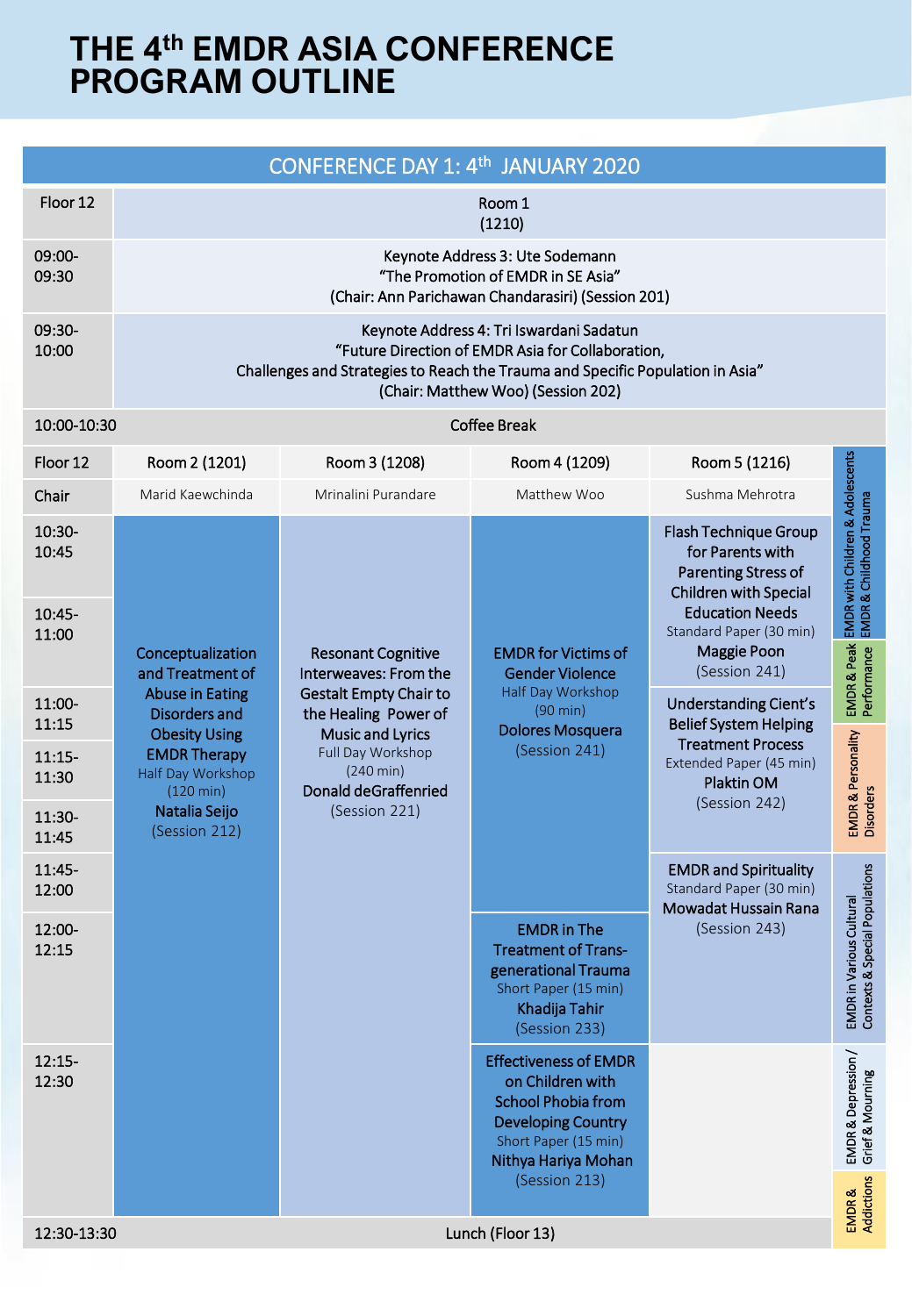|                                                          |                                                                                                                                                                  | CONFERENCE DAY 1: 4th JANUARY 2020 (cont.)                                                                                                                                                                                  |                                                                                                                                                                                                                             |                                                                                                                                               |                                                             |
|----------------------------------------------------------|------------------------------------------------------------------------------------------------------------------------------------------------------------------|-----------------------------------------------------------------------------------------------------------------------------------------------------------------------------------------------------------------------------|-----------------------------------------------------------------------------------------------------------------------------------------------------------------------------------------------------------------------------|-----------------------------------------------------------------------------------------------------------------------------------------------|-------------------------------------------------------------|
| Floor 12                                                 | Room 2 (1201)                                                                                                                                                    | Room 3 (1208)                                                                                                                                                                                                               | Room 4 (1209)                                                                                                                                                                                                               | Room 5 (1216)                                                                                                                                 |                                                             |
| Chair                                                    | Sombat Tapanya                                                                                                                                                   | Mrinalini Purandare                                                                                                                                                                                                         | Tri Iswardani Sadatun                                                                                                                                                                                                       | Ann Parichawan                                                                                                                                |                                                             |
| 13:30-<br>13:45                                          | <b>EMDR</b> and children:<br>An integrative                                                                                                                      | <b>Resonant Cognitive</b><br>Interweaves: From the                                                                                                                                                                          | <b>Improving Care By</b><br><b>Building Trauma-</b>                                                                                                                                                                         | <b>Integrating EMDR</b><br>Therapy and Play                                                                                                   | EMDR with Children & Adolescents<br>EMDR & Childhood Trauma |
| 13:45-<br>14:00                                          | Psychotherapy<br>Approach<br>Half Day Workshop<br>$(120 \text{ min})$<br><b>Michel Silvestre</b><br>(Session 211)                                                | <b>Gestalt Empty Chair to</b><br>the Healing Power of<br><b>Music and Lyrics</b>                                                                                                                                            | informed<br>Organizations<br>Mini Workshop (60 min)<br>Leoniek Kroneman<br>(Session 232)                                                                                                                                    | Therapy with Children<br>Half Day Workshop<br>(135 min)<br>Ann Beckley Forest<br>(Session 244)                                                |                                                             |
| 14:00-<br>14:15                                          |                                                                                                                                                                  | Full Day Workshop<br>$(240 \text{ min})$<br>Donald deGraffenried<br>(Session 221)                                                                                                                                           |                                                                                                                                                                                                                             |                                                                                                                                               |                                                             |
| $14:15-$<br>14:30                                        |                                                                                                                                                                  |                                                                                                                                                                                                                             |                                                                                                                                                                                                                             |                                                                                                                                               | EMDR & Peak<br>Performance                                  |
| 14:30-<br>14:45                                          |                                                                                                                                                                  |                                                                                                                                                                                                                             | The Efficacy of EMDR<br>Psychotherapy in the<br><b>Treatment of</b><br>Depression and Co-<br>morbid Anxiety<br>Standard Paper (30 min)<br>Mauna Gauhar<br>(Session 236)                                                     |                                                                                                                                               |                                                             |
| 14:45-<br>15:00                                          |                                                                                                                                                                  |                                                                                                                                                                                                                             |                                                                                                                                                                                                                             |                                                                                                                                               | EMDR & Personality<br>Disorders                             |
|                                                          | <b>Coffee Break</b><br>15:00-15:30                                                                                                                               |                                                                                                                                                                                                                             |                                                                                                                                                                                                                             |                                                                                                                                               |                                                             |
| 15:30-<br>15:45<br>15:45-<br>16:00                       | <b>EMDR</b> and Children:<br>An Integrative<br>Psychotherapy<br>Approach<br>Half Day Workshop<br>$(120 \text{ min})$<br><b>Michel Silvestre</b><br>(Session 211) | <b>Resonant Cognitive</b><br>Interweaves: From the<br><b>Gestalt Empty Chair to</b><br>the Healing Power of<br><b>Music and Lyrics</b><br>Full Day Workshop<br>$(240 \text{ min})$<br>Donald deGraffenried<br>(Session 221) | Using EMDR with<br><b>Indian Males with</b><br><b>Personality Disorders:</b><br>An Approach that<br><b>Focuses on</b><br>Attachments and<br><b>Early Life Experiences</b><br>Standard Paper (30 min)<br><b>Chintan Naik</b> | <b>Integrating EMDR</b><br>Therapy and Play<br>Therapy with Children<br>Half Day Workshop<br>(135 min)<br>Ann Beckley Forest<br>(Session 244) | EMDR in Various Cultural<br>Contexts & Special Populations  |
| 16:00-<br>16:15                                          | Traumatic blood<br>Contact between<br><b>Mother and Daughter:</b><br><b>Condition for Anorexia</b><br>of the Female<br>Adolescent                                | <b>Development and Use</b><br>of EMDR Protocol to<br>Improve Psychological<br>Well-being, Optimism,<br>Forgiveness and<br><b>Altruism in College</b>                                                                        | (Session 237)<br><b>EMDR to Enhance</b><br><b>Recovery from</b><br><b>Addiction: Preventing</b><br><b>Relapse Cycle</b><br>Standard Paper (30 min)<br>Nuzhat-e-Rahman &<br>Shaheen Islam                                    |                                                                                                                                               | `≒<br>EMDR & Depression<br>Grief & Mourning                 |
|                                                          | Standard Paper (30 min)<br>Lorenzo Bracco<br>(Session 234)                                                                                                       | <b>Going Students</b><br>Short Paper (15 min)<br>Usha Verma<br>(Session 235)                                                                                                                                                | (Session 238)                                                                                                                                                                                                               |                                                                                                                                               | <b>EMDR &amp; Addictions</b>                                |
| $16:15-$<br>16:30                                        |                                                                                                                                                                  |                                                                                                                                                                                                                             |                                                                                                                                                                                                                             |                                                                                                                                               |                                                             |
| 17:00-17:30                                              |                                                                                                                                                                  |                                                                                                                                                                                                                             | Transport Arrangements Room 1 (1210)                                                                                                                                                                                        |                                                                                                                                               |                                                             |
| 17:30-19:00<br><b>Transportation to Cruise</b>           |                                                                                                                                                                  |                                                                                                                                                                                                                             |                                                                                                                                                                                                                             |                                                                                                                                               |                                                             |
| 19:00-21:00<br>Chao Phraya River Cruise                  |                                                                                                                                                                  |                                                                                                                                                                                                                             |                                                                                                                                                                                                                             |                                                                                                                                               |                                                             |
| <b>Transportation to Conference Venue</b><br>21:00-22:00 |                                                                                                                                                                  |                                                                                                                                                                                                                             |                                                                                                                                                                                                                             |                                                                                                                                               |                                                             |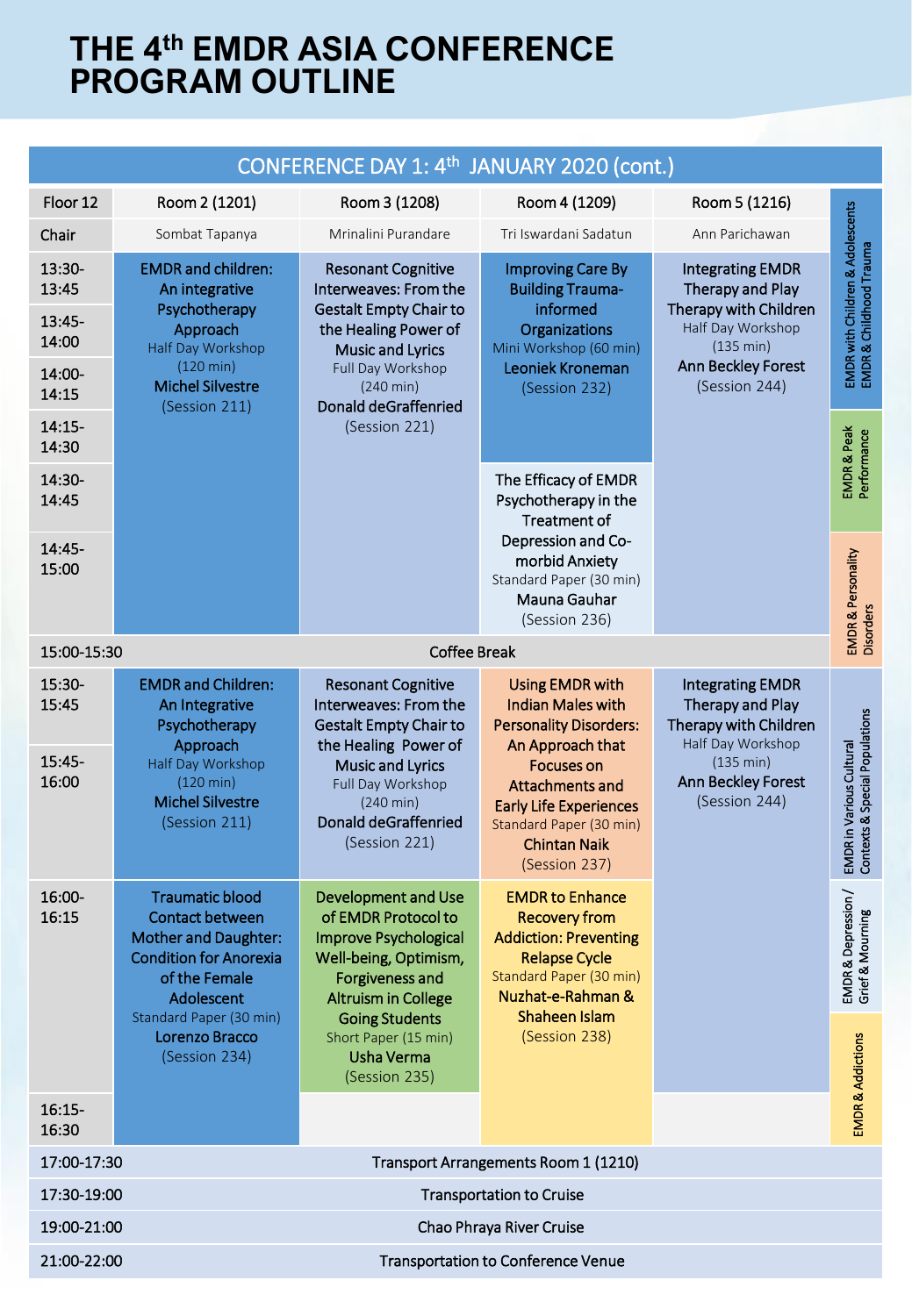|                                    |                                                                                                                                                                                                                                           | CONFERENCE DAY 2: 5 <sup>th</sup> JANUARY 2020                                                                                                                                                                                        |                                                                                                                                                                                            |                                                                                                                                                                                                                                                                                                 |                                                            |  |
|------------------------------------|-------------------------------------------------------------------------------------------------------------------------------------------------------------------------------------------------------------------------------------------|---------------------------------------------------------------------------------------------------------------------------------------------------------------------------------------------------------------------------------------|--------------------------------------------------------------------------------------------------------------------------------------------------------------------------------------------|-------------------------------------------------------------------------------------------------------------------------------------------------------------------------------------------------------------------------------------------------------------------------------------------------|------------------------------------------------------------|--|
| Floor 12                           | Room 1 (1210)                                                                                                                                                                                                                             |                                                                                                                                                                                                                                       |                                                                                                                                                                                            |                                                                                                                                                                                                                                                                                                 |                                                            |  |
| 09:00-<br>09:30                    | Keynote Address 5: Sushma Mehrotra<br>"Milestones and Sharing the Experience of Growth of EMDR in Asia"<br>(Chair: Matthew Woo) (Session 301)                                                                                             |                                                                                                                                                                                                                                       |                                                                                                                                                                                            |                                                                                                                                                                                                                                                                                                 |                                                            |  |
| 09:30-<br>10:00                    | Keynote Address 6: : Rosalie Thomas<br>"A Tribute to Francine Shapiro"<br>(Chair: Mrinalini Purandare) (Session 302)                                                                                                                      |                                                                                                                                                                                                                                       |                                                                                                                                                                                            |                                                                                                                                                                                                                                                                                                 |                                                            |  |
| 10:00-10:30                        |                                                                                                                                                                                                                                           |                                                                                                                                                                                                                                       | <b>Coffee Break</b>                                                                                                                                                                        |                                                                                                                                                                                                                                                                                                 |                                                            |  |
| Floor 12                           | Room 2 (1201)                                                                                                                                                                                                                             | Room 3 (1208)                                                                                                                                                                                                                         | Room 4 (1209)                                                                                                                                                                              | Room 5 (1216)                                                                                                                                                                                                                                                                                   |                                                            |  |
| Chair                              | Atara Silvan                                                                                                                                                                                                                              | Masaya Ichii                                                                                                                                                                                                                          | Ean NII                                                                                                                                                                                    | Naysim Hong                                                                                                                                                                                                                                                                                     |                                                            |  |
| 10:30-<br>10:45<br>10:45-<br>11:00 | <b>EMDR</b> for The<br><b>Treatment of</b><br><b>Dissociative Disorders</b><br>Mini Workshop<br>$(60 \text{ mins})$<br><b>Adithy</b><br>(Session 311)                                                                                     | The Trauma Counselor<br>Trainings: Promoting the<br>Community-based<br>Psychological Care and<br>Services in Myanmar<br>Standard Paper (30 min)<br>Sithu Pe Thien                                                                     | <b>The Adaptation</b><br>Assessment Phase of<br><b>EMDR: Case Study</b><br>with Social Phobia<br>Extended Paper (45 min)<br><b>Phul Sophearith</b><br>(Session 331)                        | <b>Eye Movement</b><br>Desensitization as a<br><b>Strategy to Reduce</b><br>Trauma Symptoms of<br><b>Terrorism Acts Survivors</b><br>Standard Paper (30 min)<br><b>Edward Andriyanto</b>                                                                                                        | Contexts & Special Populations<br>EMDR in Various Cultural |  |
|                                    |                                                                                                                                                                                                                                           | (Session 321)                                                                                                                                                                                                                         |                                                                                                                                                                                            | Sutardhio (Session 341)                                                                                                                                                                                                                                                                         |                                                            |  |
| 11:00-<br>11:15                    |                                                                                                                                                                                                                                           | Research Finding from<br>Local Results of Mekong I<br>Project in Thailand:<br><b>Effectiveness of EMDR</b><br>Therapy for the Unreached<br><b>Traumatized People</b><br>Short Paper (15 min)<br>Nawanant Piyavhatkul<br>(Session 322) |                                                                                                                                                                                            | <b>EMDR-IGTP and Mass</b><br>Disasters: The Need of an<br><b>Effective Intervention for</b><br>Psychological Distress in<br>Disaster Prone and<br>Resource Scarce Areas,<br>A Study in Indonesia's<br>Context<br>Standard Paper (30 min)<br>Jackie Viemilawati &<br>Fuye Ongko<br>(Session 342) | EMDR & War / Terrorism /<br>Refugees / Torture / Mas       |  |
| $11:15-$<br>11:30                  | <b>Giving a Simple</b><br><b>Structure to Complex</b><br>Trauma: How to Treat<br><b>Complex Trauma More</b><br><b>Effectively</b><br>Mini workshop<br>$(60 \text{ min})$<br>Tri Swasono Hadi &<br><b>Tara de Thouars</b><br>(Session 312) | <b>EMDR Therapy in Bringing</b><br>Psychological Well-being to<br>survivors of natural disaster                                                                                                                                       | <b>Case Series: EMDR</b><br>Processing of OCD<br>Symptoms                                                                                                                                  |                                                                                                                                                                                                                                                                                                 | Training/Supervision/<br>Consultation issues in<br>EMDR    |  |
| 11:30-<br>11:45                    |                                                                                                                                                                                                                                           | Extended Paper (45 min)<br>Mrinalini Purandare<br>(Session 323)                                                                                                                                                                       | Standard Paper (30 min)<br>Dr. Matthew Woo<br>(Session 332)                                                                                                                                | The Need for Trauma<br>Therapy of Man-made<br><b>Trauma Victims</b>                                                                                                                                                                                                                             |                                                            |  |
| 11:45-<br>12:00                    |                                                                                                                                                                                                                                           | <b>EMDR-IGTP in Alleviating</b><br><b>Subjective Unit of</b><br><b>Disturbance of University</b><br><b>Students with Shared</b><br><b>Traumatic Memory</b><br>Short Paper (15 min)<br>Pingkan C. B. Rumondor<br>(Session 323)         | <b>Exam Anxiety among</b><br><b>Graduate Students: Use</b><br>of EMDR to Address<br><b>Relevant Childhood</b><br><b>Trauma</b><br>Short Paper (15 min)<br>Rakibul Hasan &<br>Shaheen Islam | Compared to Victims of<br>Natural Disaster, a Health<br><b>Professional Survey</b><br>Standard Paper (30 min)<br>Walid Abdul-Hamid<br>(Session 343)                                                                                                                                             | EMDR & Dissociation,<br>Complex Trauma                     |  |
|                                    |                                                                                                                                                                                                                                           |                                                                                                                                                                                                                                       | (Session 333)                                                                                                                                                                              |                                                                                                                                                                                                                                                                                                 |                                                            |  |
| 12:00-<br>12:15                    |                                                                                                                                                                                                                                           |                                                                                                                                                                                                                                       | <b>Modified EMDR with</b><br><b>Case of Encephalitis</b><br>Standard Paper (30 min)<br>Seema Hingorrany<br>(Session 334)                                                                   | <b>EMDR</b> for Gender-based<br>Violence in Aceh:<br>A Case Study<br>Short Paper (15 min)<br>Yulia Direzkia<br>(Session 344)                                                                                                                                                                    | EMDR & Humanitarian<br>Assistance Programmes               |  |
| $12:15-$<br>12:30                  |                                                                                                                                                                                                                                           |                                                                                                                                                                                                                                       |                                                                                                                                                                                            | <b>Application of EMDR-IGTP</b><br>for return refugees from<br>Thai-Myanmar borders<br>Short Paper (15 min)<br><b>Agnes Mary (Session 345)</b>                                                                                                                                                  | EMDR Case Studies<br>EMDR in the<br>treatment of Fears     |  |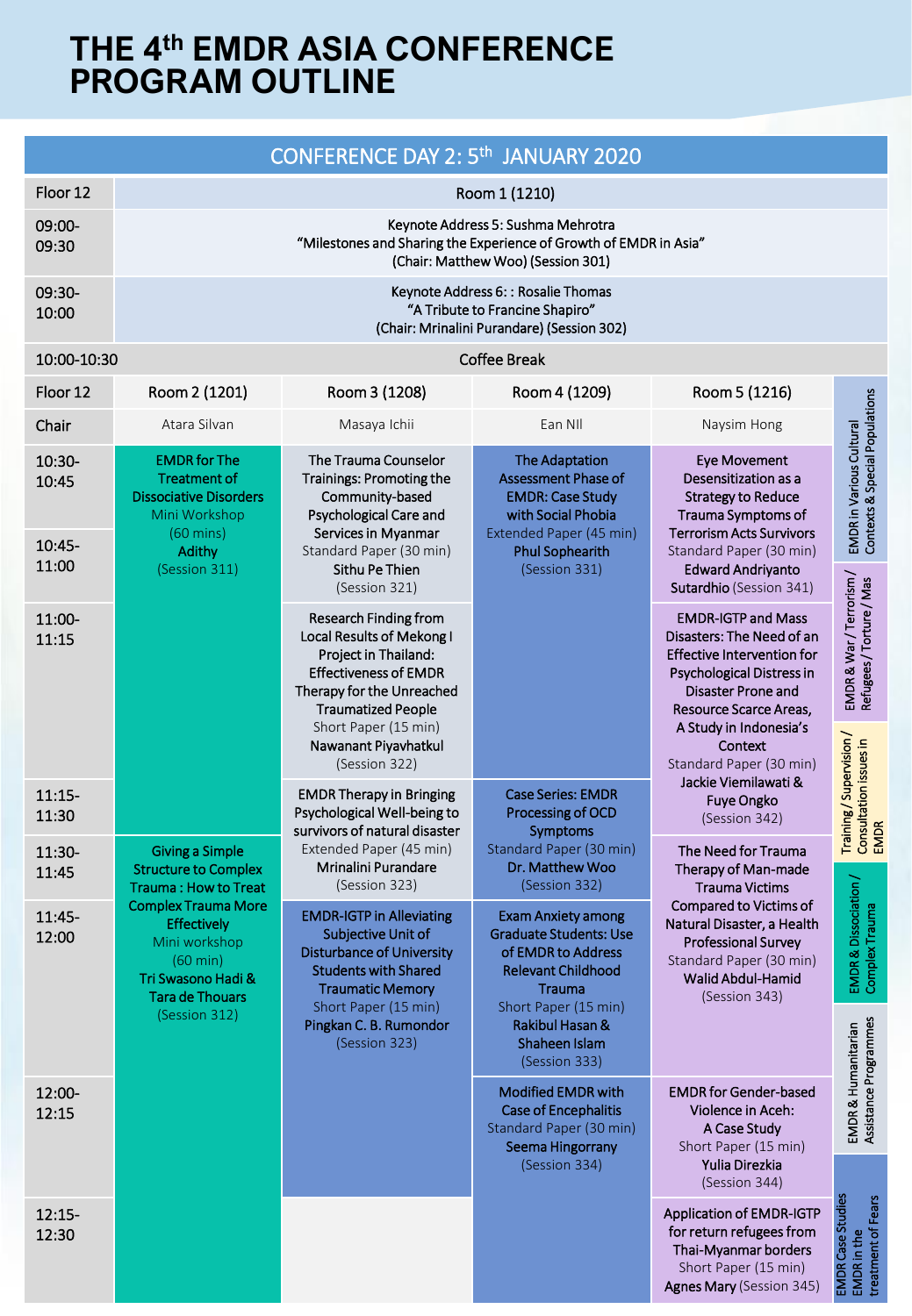#### CONFERENCE DAY 2: 5th JANUARY 2020 (cont.) 12:30-13:30 Lunch (Floor 13) Floor 12 Room 2 (1201) Room 3 (1208) Room 4 (1209) Room 5 (1216) Cultural Contexts &<br>Special Populations Cultural Contexts & Special Populations **EMDR** in Various EMDR in Various **Chair** Marid Kaewchinda Sombat Tapanya Sithu Pe Thien Rosalie Thomas 13:30- EMDR and Emotional EMDR Digital Protocol Support Returning to Reaching Clients Processing: Working (EMDR-DP): A Virtual Work after Reprocessing Hidden and Struggling 13:45 on Severe Emotion Reality Approach of Power Harassment in Conservative-religious **Dysregulation** Processing The Memory by EMDR Communities & Families EMDR & War / Terrorism/<br>Refugees / Torture / Mas EMDR & War / Terrorism/ Refugees / Torture / Mas Half Day Workshop Preparation Phase Standard Paper(30 min) Half Day Workshop 13:45- (135 min) Half Day Workshop Masaya Ichii (135 min) 14:00 (Session 335) Anabel Gonzalez (135 min) Bryan Shen (Session 313) Jörg Albers (Session 346) 14:00- Eye Movement (Session 325) Desensitization and 14:15 Reprocessing Therapy for Female Client with 14:15- Vaginismus Training/Supervision/ 14:30 Training / Supervision / Consultation issues in<br>EMDR Consultation issues in Standard Paper (30 min) Supannee Siri-Apawiwat (Session 336) 14:30- Mental Health Nurses Willingness to Pay for 14:45 EMDR Therapy Training Standard Paper (30 min) 14:45- EMDR & Dissociation / EMDR & Dissociation / Iain McGowan 15:00 (Session 337) Complex Trauma Complex Trauma 15:00-15:30 Coffee Break 15:30- EMDR and Emotional EMDR Digital Protocol Successes and Challenges Reaching Clients Processing: Working (EMDR-DP): A Virtual of Capacity Building Hidden and Struggling 15:45 Assistance Programmes on Severe Emotion Reality Approach EMDR Training in Conservative-religious EMDR & Humanitarian Assistance Programmes EMDR & Humanitarian 15:45- **Dysregulation** Processing The Communities & Families Programmes in Half Day Workshop Preparation Phase Humanitarian Projects: A Half Day Workshop 16:00 (135 min) Half Day Workshop Lebanese Experience (135 min) Anabel Gonzalez (135 min) Extended Paper (45 min) Bryan Shen 16:00- Jörg Albers Lina Ibrahim (Session 346) (Session 313) 16:15 (Session 325) (Session 338) 16:15- Reflection on Action: Supporting Clinicians in 16:30 **MDR** Case Studies EMDR Case Studies treatment of Fears Their EMDR Training and 16:30- Application EMDR in the Standard Paper (30 min) 16:45 Atara Sivan (Session 339) Floor 12 Room 1 (1210) 17:00-17:30 General Body Meeting 17:30-18:00 Closing Address : Carol Miles as EMDRIA President 18:00-18:30 Special Address : Suttipong Wacharasindhu (Dean of Faculty of Medicine, Chulalongkorn University) 18:30-18:45 Vote of Thanks by President-elect : Tri Iswardani Sadatun 18:45-19:00 Vote of Thanks by Secretary of EMDR Asia : Mrinalini Purandare